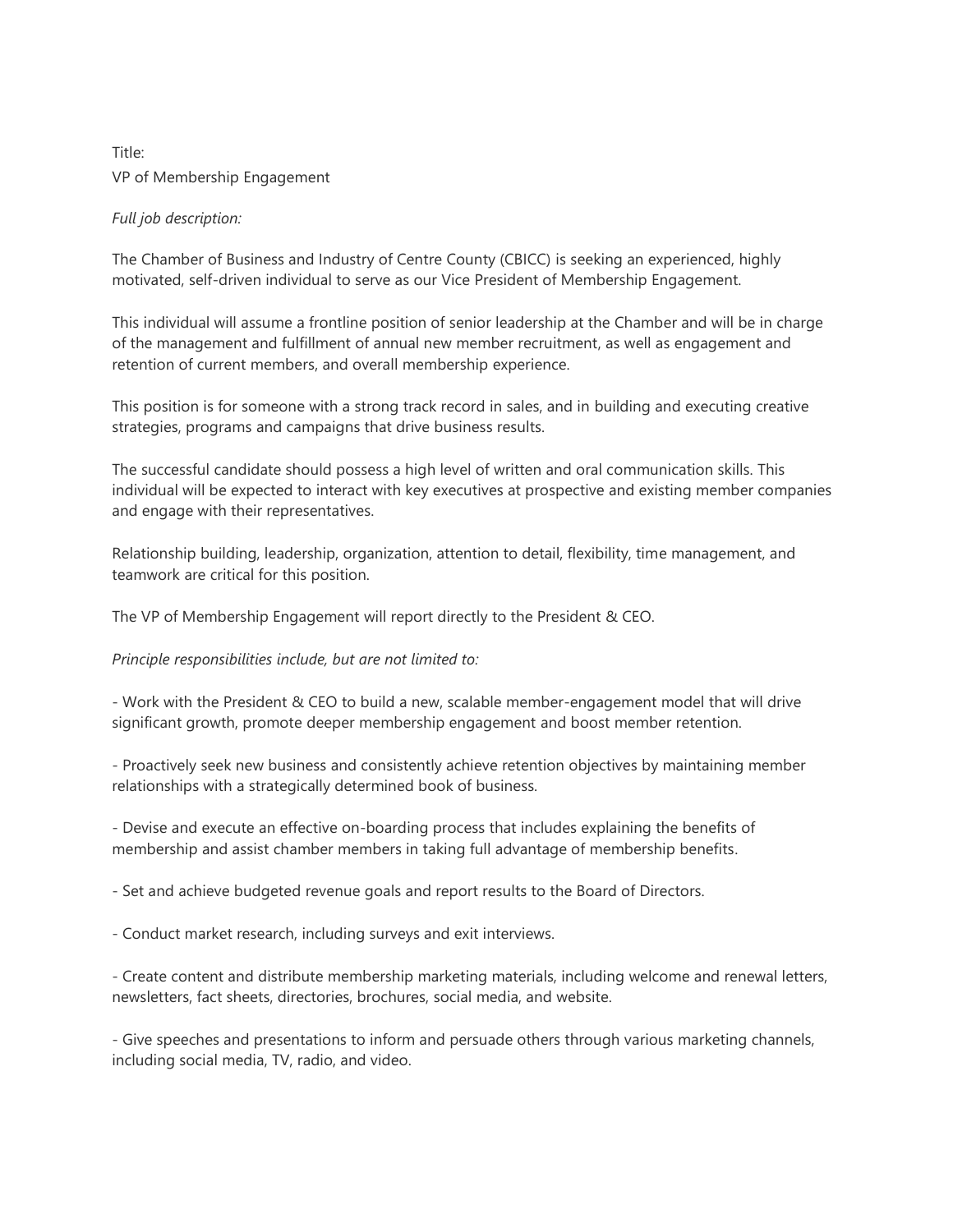- Demonstrate competency in effective use of CRM systems, maintain database integrity and accuracy, and develop a quality prospective member list.

- Lead and grow corporate sponsorship program to support the programming of the Chamber, including creating packages and proposals that provide mutually beneficial partnerships.

- Report weekly to President & CEO on sales calls, leads and status of projects.

- Work in partnership with management and staff, to ensure strategic planning for short-term and longterm organizational growth.

- Organize and manage annual slate of member events, including ribbon cuttings.

- Grow volunteer support for organizational programming and initiatives, and inspire and guide volunteer leaders, including committee chairs and Ambassadors.

-Attend, support and participate in Chamber events, including nights and weekends as necessary.

*Disclaimer: Nothing in this job description restricts CBICC's right to assign or reassign duties and responsibilities to this job at any time.*

## *Qualifications:*

- Bachelor's degree and/or at least five years of demonstrated experience in business development, sales or fundraising.
- Advanced computer skills including proficiency in CRM systems, telecommunications systems and Microsoft Office products.
- Excellent negotiation skills and proven record of increasing revenue through the generation of new sales leads.
- Strategy and business plan experience, including the ability to manage detail-oriented programs and projects.
- Ability to work a flexible schedule as needed.

Salary commensurate with experience.

Work hours are 8:30 a.m. to 4:30 p.m. Monday-Friday and as needed at various events before and after hours. The CBICC offers a competitive benefit package, including PTO, health, dental, vision, life insurance, disability and 401(k) plan.

Qualified applicants will be considered immediately. Only those applicants with appropriate experience will be contacted. No phone calls please. Please submit a cover letter and resume by email to Donna Newburg [\(donna@cbicc.org\)](mailto:donna@cbicc.org) or by regular mail to CBICC, 131 S. Fraser Street, Suite. 1, State College, PA 16801.

*The CBICC is an Equal Opportunity Employer. All qualified applicants will receive consideration for employment.*

*The organization:*